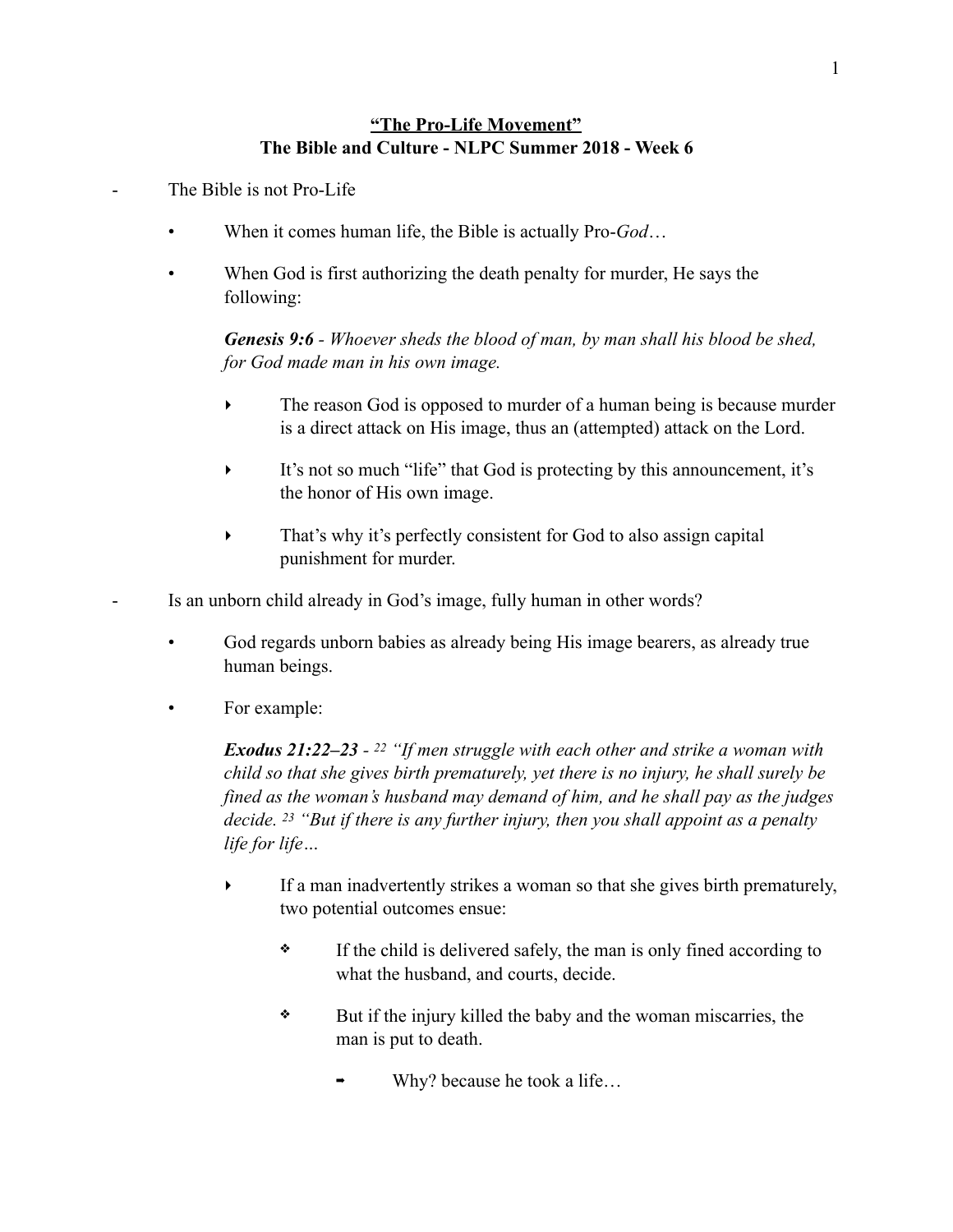- IOW, he killed an image bearer of God w/o authorization.
- ➡ The fact that the image bearer was not yet born didn't change that.
- ‣ Clearly then, the scriptures teach that unborn children are true, living human beings because they already bear the image of God.
- Supplementing the above are a host of other passages that speak to unborn believers as "themselves", not potential versions of themselves…

*Psalm 139:13–16 - 13 For You formed my inward parts; You wove me in my mother's womb. 14 I will give thanks to You, for I am fearfully and wonderfully made; Wonderful are Your works, And my soul knows it very well. 15 My frame was not hidden from You, When I was made in secret, And skillfully wrought in the depths of the earth; 16 Your eyes have seen my unformed substance; And in Your book were all written The days that were ordained for me, When as yet there was not one of them.* 

*Luke 1:43–44 - 43 "And how has it happened to me, that the mother of my Lord would come to me? 44 "For behold, when the sound of your greeting reached my ears, the baby leaped in my womb for joy.* 

- The full personhood of unborn children is fully assumed by the Lord's word.
- And to introduce some qualifier like "this many months along" vs. "that many months along " is completely arbitrary.
- So why is abortion wrong, from a *Biblical* perspective?
	- ‣ Unborn children are already the image of God.
	- To kill them is to commit the crime of murder, i.e. an *unauthorized* killing of God's image bearer.  $\blacktriangleright$
- Modern abortion questions in light of Biblical teaching on unborn babies as God's image bearer.
	- "It's my body; I should be able to do what I want with it."
		- In most cases we can agree with that statement.
		- ‣ But the Bible states that the child growing within a woman is not *her* body.